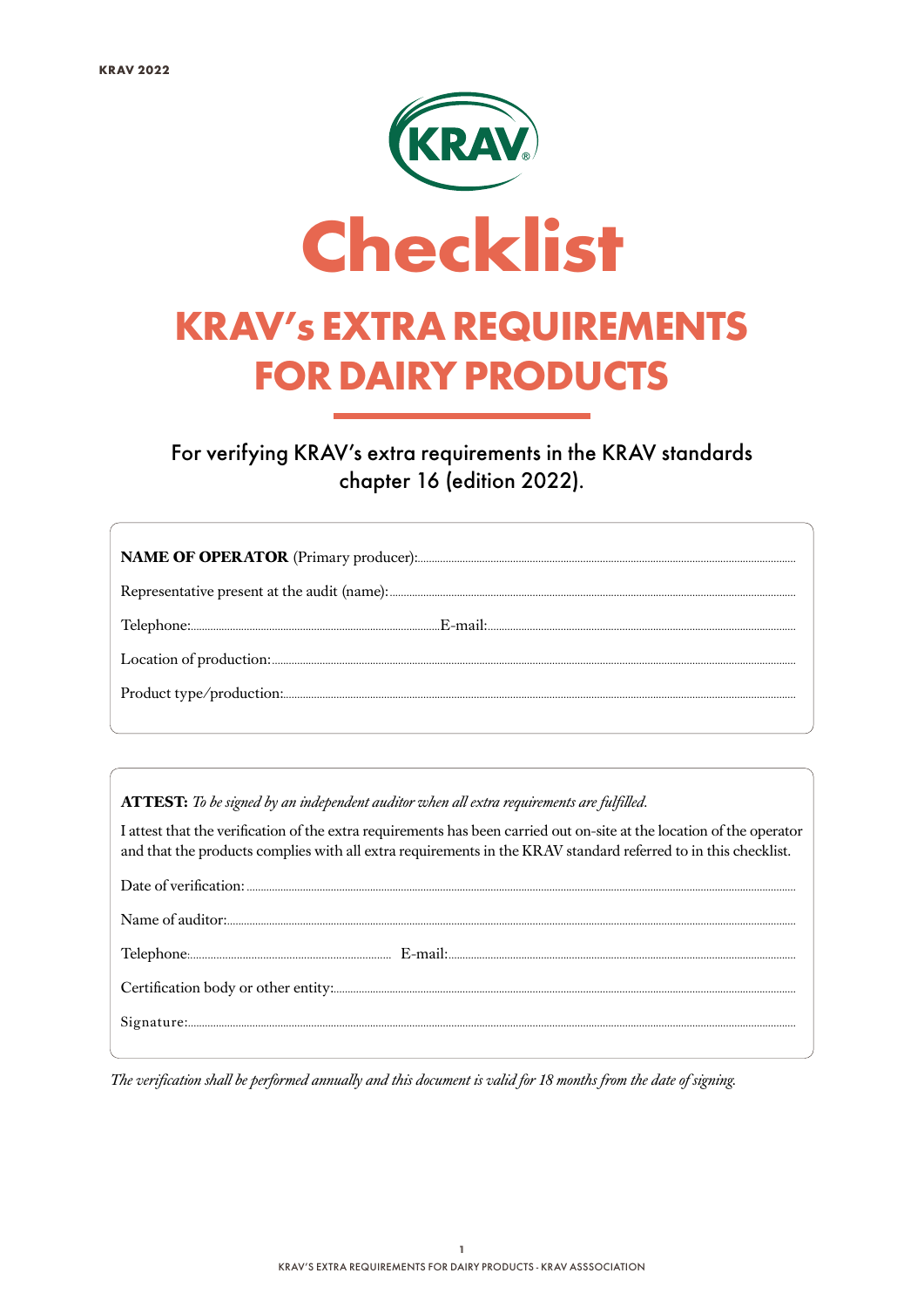#### WAYS TO VERIFY THE EXTRA REQUIREMENTS

This checklist shall be used to verify KRAV´s extra requirements in chapter 16 for the type of production mentioned above.

A prerequisite is that the operator is certified according to Regulation (EU) 2018/848 or to equivalent production rules in accordance with Article 33 in (EU) 2018/848. The product shall always be accompanied by a valid EU-certificate.

You will find more information about KRAVs extra requirements at our webpage: *[www.krav.se](www.krav.se/en/for-companies/extra-requirements-for-all-products/)* and the KRAV Standards at: *[www.krav.se/en/standards](https://www.krav.se/en/standards )*

The checklist shall be filled in and signed either by:

1. A person working as auditor at a certification body accredited for organic certification.

or

2. A person with experience from auditing according to standards for organic production or social responsibility, assigned by a KRAV-certified importer. It must be done by a person outside the company that is being audited.

KRAV has verification agreements with a number of certification bodies that can offer verification of KRAVs Extra Requirements, although any accredited Certification Body can use the checklists.

You will find a list of certification bodies with verification agreements here: *[www.krav.se](https://www.krav.se/en/asset/certification-bodies-with-verification-agreement/)*

The Operator must not use the KRAV-label, or state that the production is KRAV-certified. He or she can only state that KRAV´s extra requirements in chapter 16 (for the type of production that the checklist covers) have been verified.

The checklist is only valid as verification when all extra requirements are fulfilled. When asked for, the verification notes under each question, must be filled in.

For questions please contact: *[food@krav.se](mailto:food%40krav.se?subject=From%20extra%20requirements)*

#### 16.8.1 EXTRA REQUIREMENTS FOR ALL ANIMAL PRODUCTS

| FOK ALL ANIMAL PKODUCI S                                                                                                                                  |           |               |
|-----------------------------------------------------------------------------------------------------------------------------------------------------------|-----------|---------------|
|                                                                                                                                                           | Fulfilled | Not fulfilled |
| WITHDRAWAL PERIOD FOR VETERINARY MEDICINAL PRODUCTS                                                                                                       |           |               |
| • If veteriary medicinal products are used that have an approved withdrawal<br>period of zero days, then a withdrawal period of 48 hours must be applied. |           | LΙ            |
| $V$ <i>erified through (e.g. documentation, ocular inspection)</i>                                                                                        |           |               |

*..........................................................................................................................................................................................................................................................*

*Verified through (e.g. documentation, ocular inspection): .........................................................................................................................................*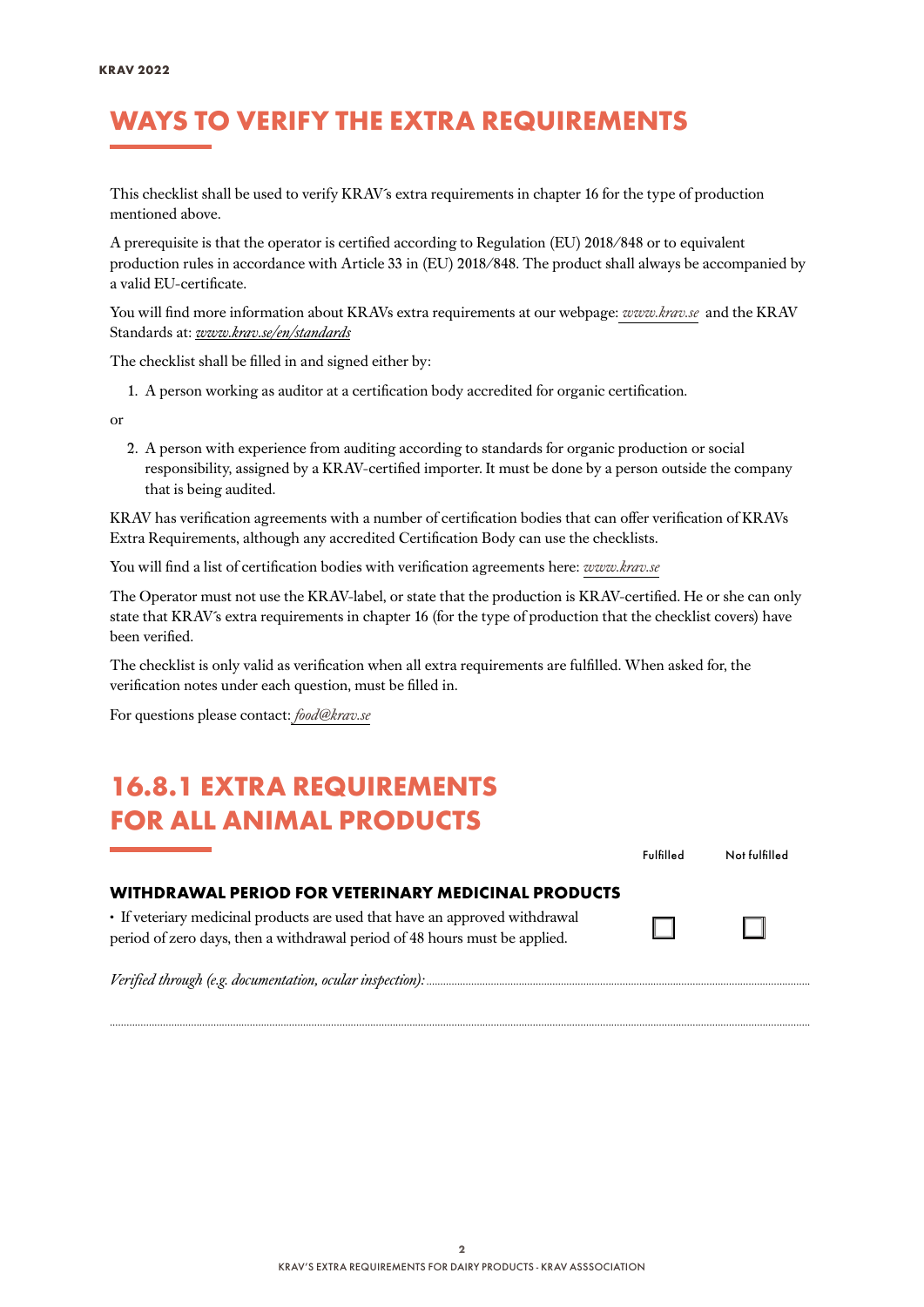# 16.8.2 EXTRA REQUIREMENTS FOR DAIRY PRODUCTS

| <b>NATURAL BEHAVIOUR</b>                                                                                                                                                                                                                                                                                                                |  | Not fulfilled |  |  |  |
|-----------------------------------------------------------------------------------------------------------------------------------------------------------------------------------------------------------------------------------------------------------------------------------------------------------------------------------------|--|---------------|--|--|--|
| • Cows, ewes or goats must be able to give birth separately from other animals.                                                                                                                                                                                                                                                         |  |               |  |  |  |
| - If the animals are kept on deep litter beds indoors, calving, lambing and kidding can take place<br>in the herd only if the animals are monitored to, if necessary, separate the cow and calf, the ewe<br>and lamb or the goat and kid from the rest of the herd at the latest immediately in conjunction with birth.                 |  |               |  |  |  |
| - If the animals are kept indoors in other ways they must give birth in a separate pen.                                                                                                                                                                                                                                                 |  |               |  |  |  |
| · Calves must suckle for at least one day, i.e. at least 24 hours. Lambs and kids must<br>suckle for at least three days.                                                                                                                                                                                                               |  |               |  |  |  |
|                                                                                                                                                                                                                                                                                                                                         |  |               |  |  |  |
| <b>GRAZING</b>                                                                                                                                                                                                                                                                                                                          |  |               |  |  |  |
| • During the growing season, all types of livestock must have access to pasture more<br>than 12 hours per day. Temporary indoor periods are permitted in the following cases:<br>sickness, severe insect infestation, extreme weather, giving birth, mating, artificial<br>insemination or for a maximum of two weeks before slaughter. |  |               |  |  |  |
| The following categories of animals must have outdoor access during the growing<br>season, but do not need to be provided with pasturage:<br>- cattle younger than six months, as well as<br>- bulls, rams and goats for breeding.                                                                                                      |  |               |  |  |  |
|                                                                                                                                                                                                                                                                                                                                         |  |               |  |  |  |
| <b>MUTILATIONS</b>                                                                                                                                                                                                                                                                                                                      |  |               |  |  |  |
| · During castration and dehorning, anaesthesia and analgesia must be used.<br>The procedure must be carried out before the calves are eight weeks old. No<br>mutilation other than castration and dehorning is permissible.                                                                                                             |  |               |  |  |  |
|                                                                                                                                                                                                                                                                                                                                         |  |               |  |  |  |
|                                                                                                                                                                                                                                                                                                                                         |  |               |  |  |  |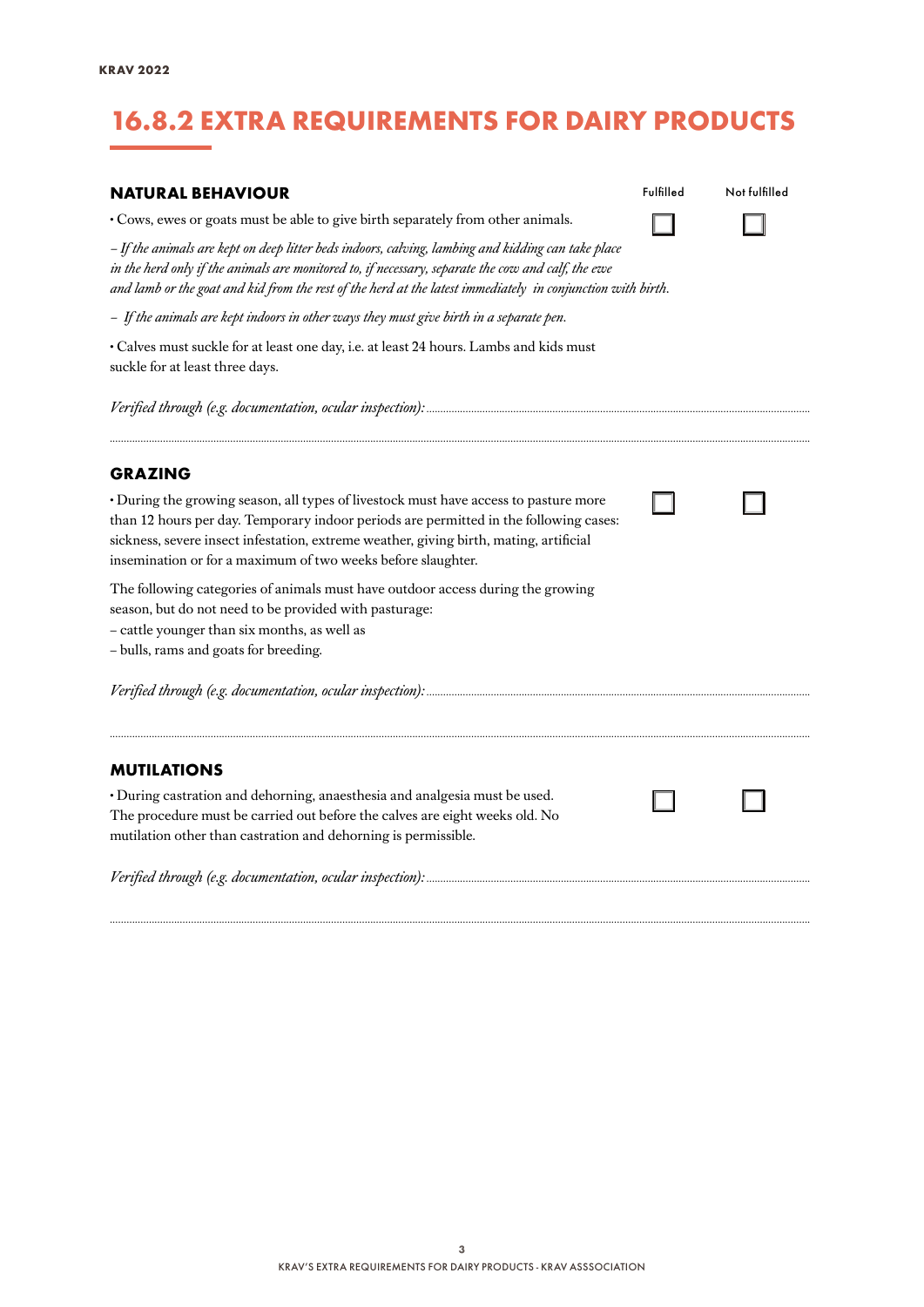### SOCIAL RESPONSIBILITY IN PRIMARY PRODUCTION



The production, including primary production, takes place in the European Union, the EEA area, Switzerland, UK, USA, Canada, Australia, New Zealand or Japan.



The operator has less than 10 employees, and are exempt from the documentation requirement.

The operator is certified according to a KRAV recognized standard for social responsibility or evaluated according to a KRAV recognized system for supplier evaluation. (Certificate or corresponding document shall be sent to the buyer.)

*If any of the conditions above are fulfilled, you do not have to fill in the checklist for social responsibility below.*

#### 16.4 SOCIAL RESPONSIBILITY – CHECKLIST

|                                                                                                                                                                                                                                                                                                               | Fulfilled | Not fulfilled |
|---------------------------------------------------------------------------------------------------------------------------------------------------------------------------------------------------------------------------------------------------------------------------------------------------------------|-----------|---------------|
| 16.4.2 National legislation on labour law must be complied with.                                                                                                                                                                                                                                              |           |               |
|                                                                                                                                                                                                                                                                                                               |           |               |
| 16.4.3 Products cannot be KRAV-certified if there are human rights violations<br>associated with the production. Activities where production takes place must<br>comply with the ILO core conventions, the UN Convention on the Rights of the<br>Child, and the UN Universal Declaration of Human Rights. (K) |           |               |
|                                                                                                                                                                                                                                                                                                               |           |               |
| 16.4.4 Forced or involuntary labour is prohibited.                                                                                                                                                                                                                                                            |           |               |
|                                                                                                                                                                                                                                                                                                               |           |               |
| 16.4.5 Employees must be treated equally, provided with the same opportunities<br>and not be subjected to discrimination.                                                                                                                                                                                     |           |               |
|                                                                                                                                                                                                                                                                                                               |           |               |
| 16.4.6. It is prohibited to employ children under 15 years of age. (K)<br>ILO's exception for limited extra work in accordance with ILO convention 138 applies.                                                                                                                                               |           |               |
| Verified through (e.g. documentation, ocular inspection, worker interviews):                                                                                                                                                                                                                                  |           |               |

*..........................................................................................................................................................................................................................................................*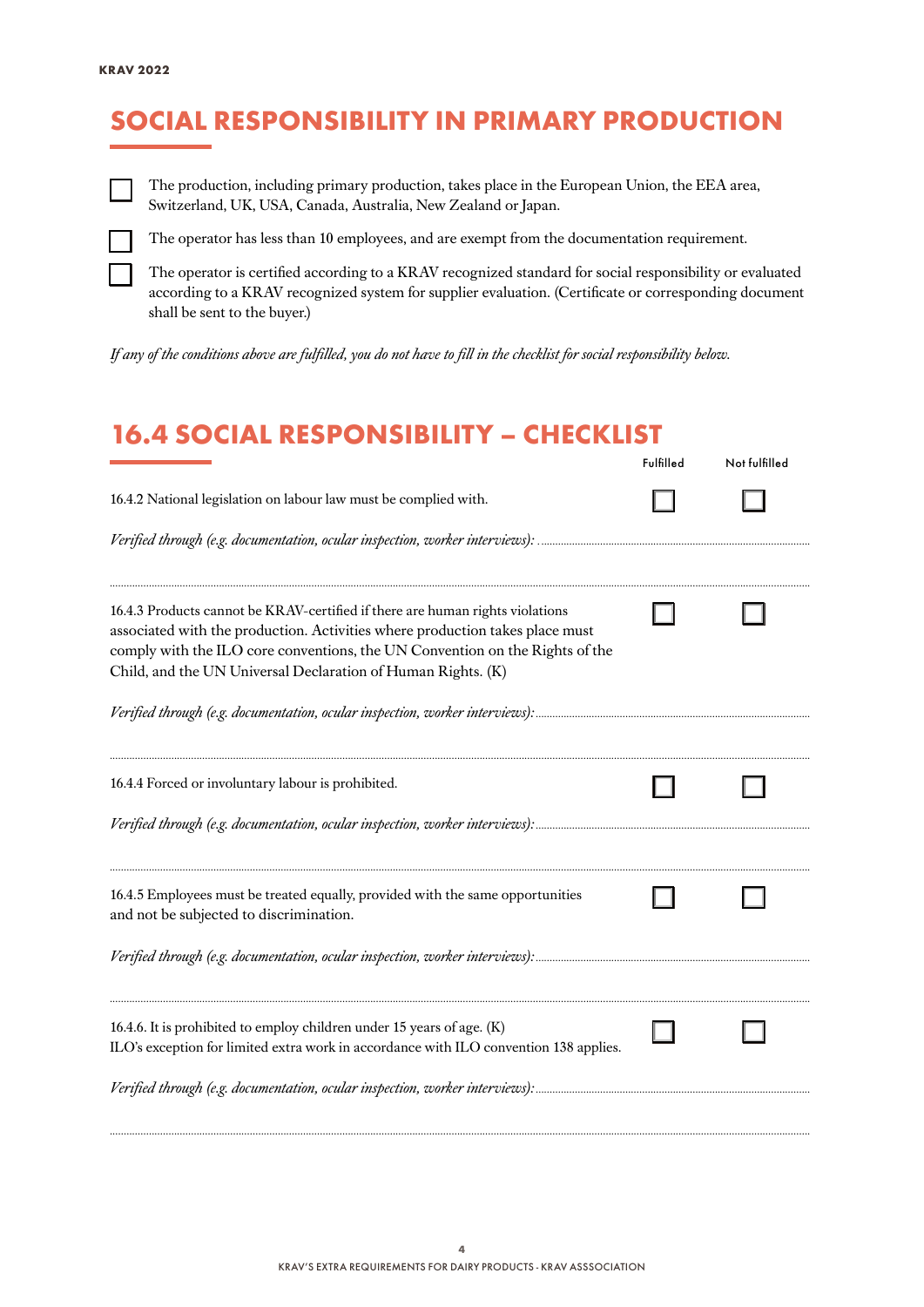## 16.4 SOCIAL RESPONSIBILITY – CHECKLIST

|                                                                                                                                                 | Fulfilled | Not fulfilled |
|-------------------------------------------------------------------------------------------------------------------------------------------------|-----------|---------------|
| 16.4.7 When child and young employees under 18 years of age are hired, it must<br>be ensured that:                                              |           |               |
| the work is not harmful to their health or development<br>the number of hours or scheduling of work does not affect<br>their school attendance. |           |               |
|                                                                                                                                                 |           |               |
| 16.4.8. Employees must have the opportunity to organize and the right<br>to collective bargaining.                                              |           |               |
|                                                                                                                                                 |           |               |
| 16.4.9. Employers must comply at the least with the alternative which follows that<br>most benefits employees:                                  |           |               |
| the statutory minimum wage in each respective country or<br>the industry standard implemented through collective bargaining<br>agreements.      |           |               |
|                                                                                                                                                 |           |               |
| 16.4.10. National legislation regarding working hours and overtime<br>must be complied with.                                                    |           |               |
|                                                                                                                                                 |           |               |
| 16.4.11. The work environment must be safe and not present a health risk.                                                                       |           |               |
|                                                                                                                                                 |           |               |
| 16.4.12. All employees must have a binding employment contract.                                                                                 |           |               |
|                                                                                                                                                 |           |               |

*..........................................................................................................................................................................................................................................................*